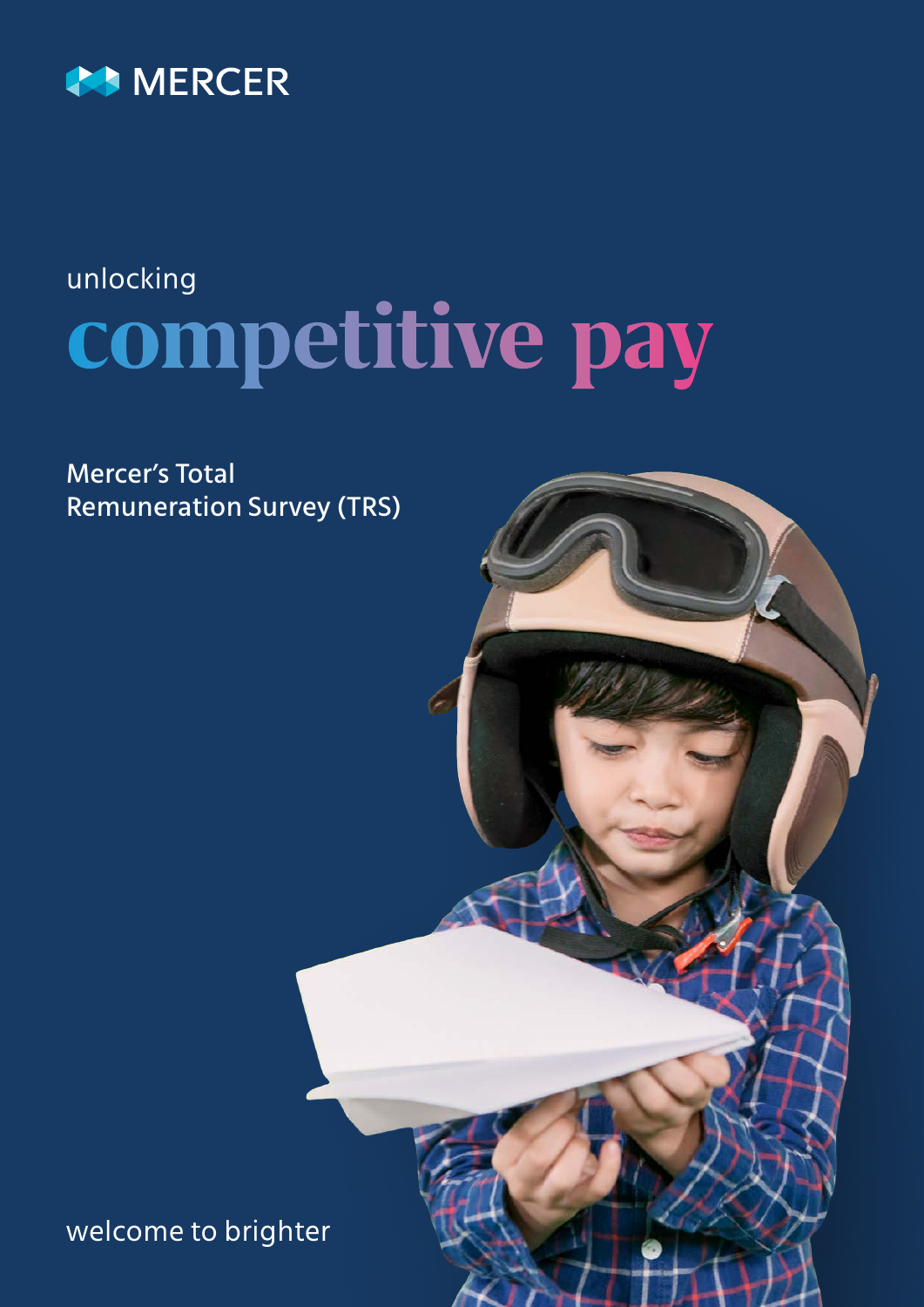## **Do you need TRS?**

Are you looking for a simple solution to compare compensation and benefits across geographies?

Do you need to evaluate the competitiveness of your total remuneration policy?

Are you seeking a consistent pay strategy that ensures both competitiveness and equity?

Would you like instant, fully customized comparisons of your organization against the market?

**If so, the Total Remuneration Survey (TRS) is the solution you need.**

**Mercer's [TRS](https://www.imercer.com/ecommerce/eu/products/total-remuneration-surveys) results give you access to comprehensive compensation and benefits information — locally, regionally and globally. Human resources professionals across the globe get this information from Mercer because TRS provides consistent, accurate, highquality data covering the full reward package.**

TRS uses the [Mercer Job Library](https://www.imercer.com/content/mercer-job-library.aspx) — a comprehensive job catalog for compensation and benefits surveys with a single global approach. Capturing every job in the market, the Mercer Job Library gives you more consistent data with less guesswork, enhanced job content and intuitive results analysis.

countries **140+**

### **35,000+**

participating organizations

### **300,000**

jobs at all levels

### incumbents **15,000,000**

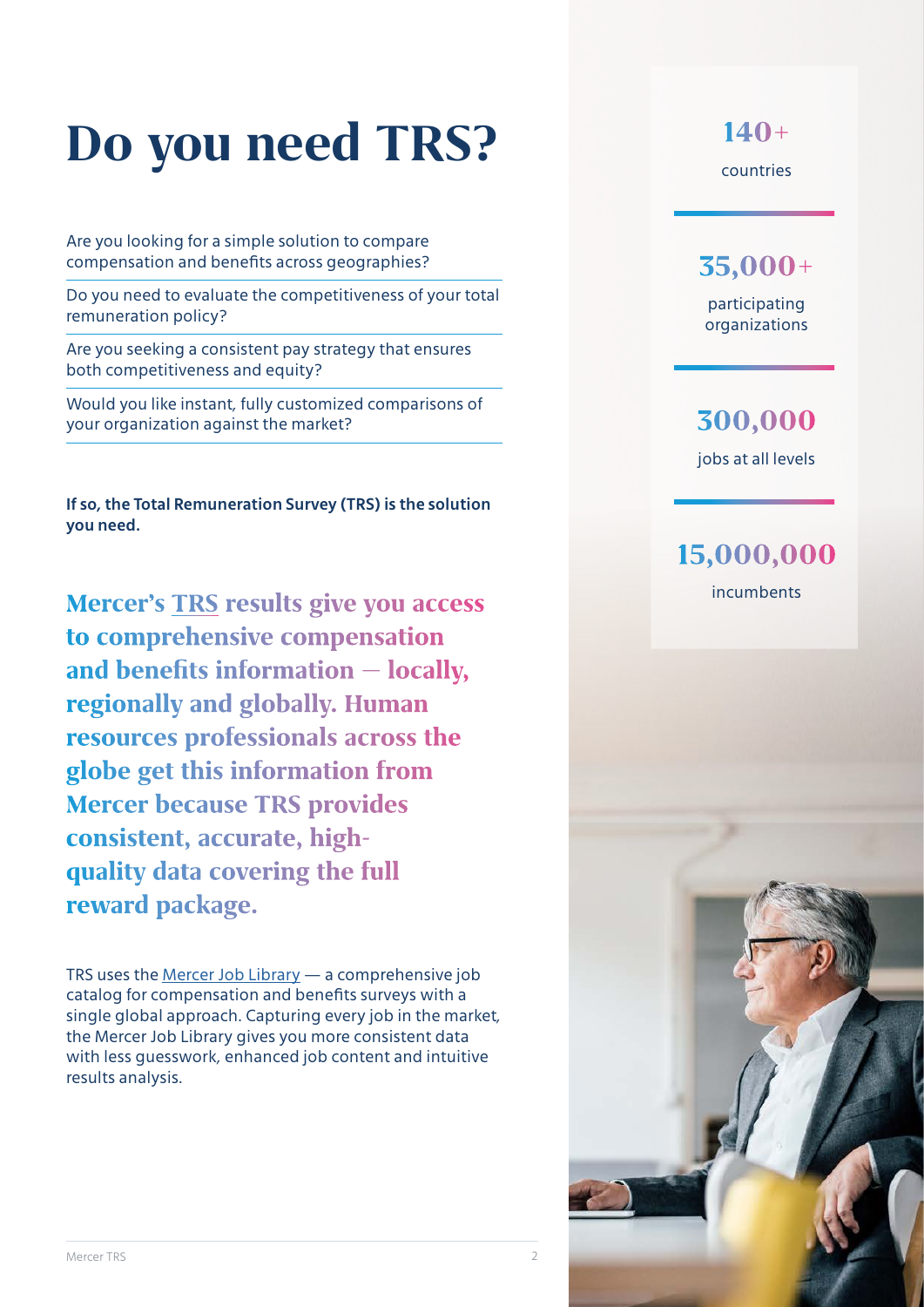## **Mercer's TRS offers information on all elements of total remuneration:**

**Total guaranteed cash compensation**

**Annual total cash compensation**

**Total direct compensation**

> **Annual total remuneration**

**Annual base salary**

Mercer TRS 300 Mercer TRS 300 Mercer TRS 300 Mercer TRS 300 Mercer TRS 300 Mercer TRS 300 Mercer TRS 300 Merce

Ò.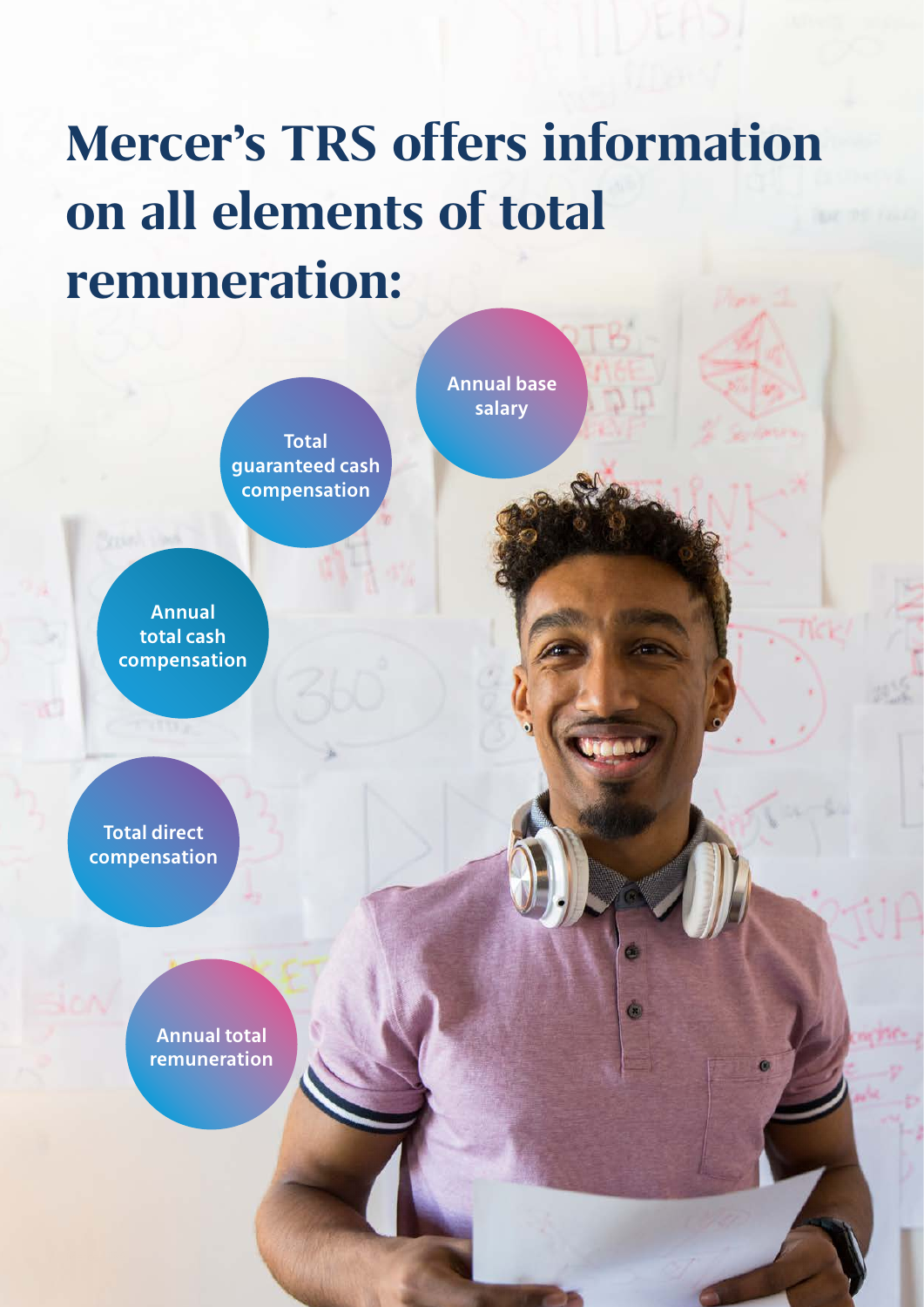# **TRS Special Edition Report**

#### **The most reliable, relevant data for the changing landscape!**

Only in 2020, we're offering the one-of-a-kind countryspecific [Special Edition Report](https://www.imercer.com/imercercontent/2020-special-edition) in conjunction with the TRS annual results at no additional cost. The report serves as a critical resource for 2021, as it provides information on **temporary and permanent changes to compensation and benefits** practices in response to the COVID-19 pandemic.

Available in **dozens of locations globally**, the Special Edition provides an accurate and detailed outlook on the response in respective countries.

**Mercer is the only remuneration survey provider on the market with a comprehensive and globally consistent offering in 2020 addressing the impact of COVID-19 on compensation and benefits.1 With Special Edition Reports, we are in a position to advise on how the world of compensation and benefits has changed in dozens of locations globally.2**

*1 According to market and online research carried out by Mercer.* <sup>2</sup> The Special Edition will be substituted with Data Refresh in Canada and *the US.*

### **What's included?**

### Variable pay Salary movements Pay reductions Allowances\* Long-term incentives Workforce turnover Workforce reductions Hiring intentions Hot jobs **Benefits** Remote working arrangements

Flexible working arrangements

*\*Middle East and APAC only.*

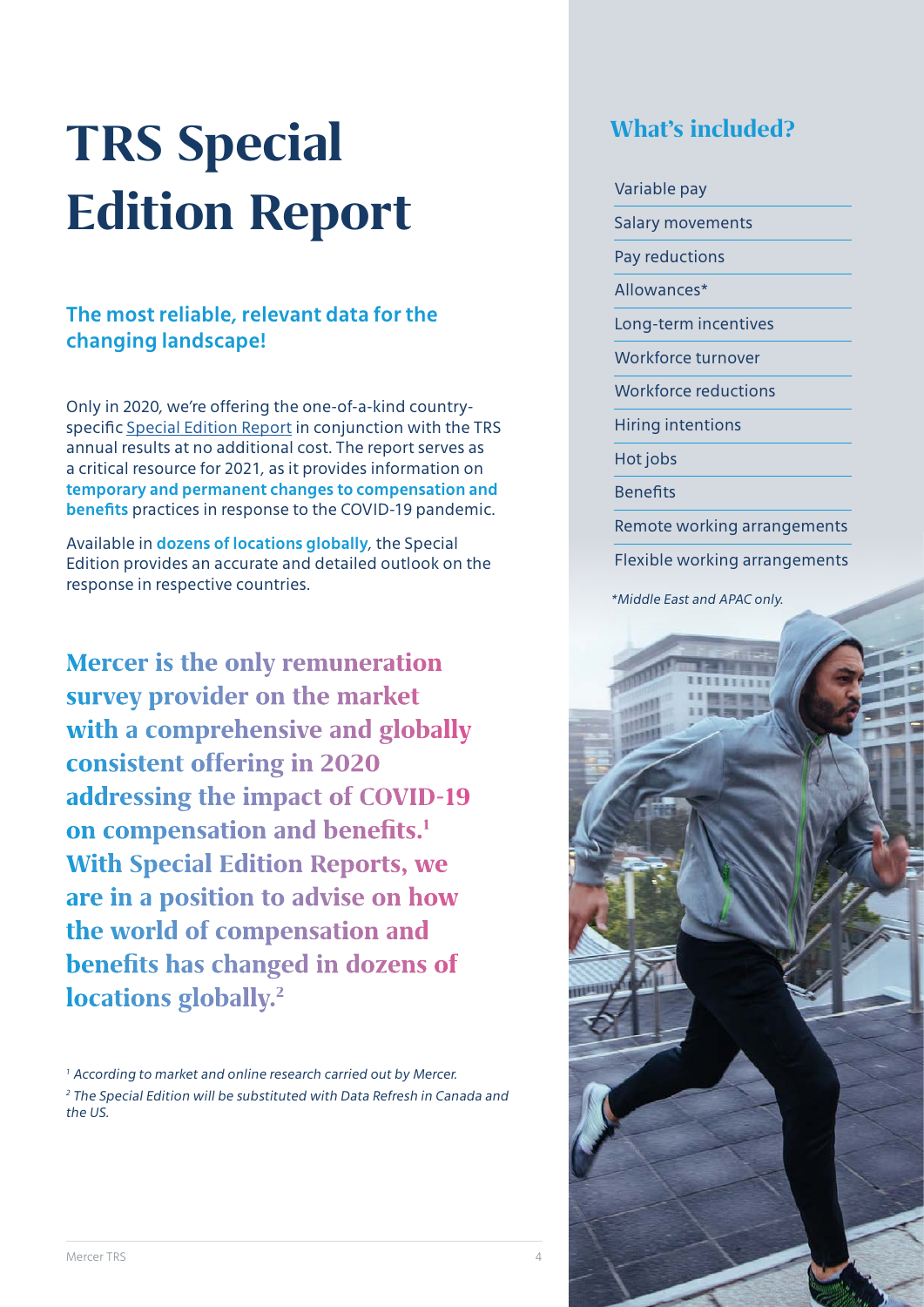#### **With TRS you also receive:**

**Special Edition Report** — keeps HR professionals up to speed with both temporary and permanent modifications to compensation and benefits practices as companies respond to the COVID-19 pandemic

**More relevant data** — aggregated roll-ups with clearer job relationships, using data that reflect your company

**Survey overview** — information on market pay, as well as a summary of local economic, political and labor trends

**Benefits and prevalence summary** — a summary of global and local remuneration policies

**Actual market data** — market analysis to determine which jobs are more competitive

**Market regression** — analysis by position class, using Mercer's International Position Evaluation (IPE) methodology

#### **Need additional industry data?**

In addition to the general-industry benchmarking available through TRS, industry-specific data is available through TRS Industry Supplements or standalone surveys. To learn more, visit our [website](https://www.imercer.com/content/industry-supplements.aspx) or contact your [local Mercer representative](https://www.imercer.com/content/TRScontacts.aspx).

#### **Salary Movement Snapshot**

Pay is extremely important to employees, and retaining critical talent is often a top priority. Don't miss out on your regular Salary Movement Snapshot (SMS) of up-to-date salary increase data. The SMS survey is conducted four times per year and provides relevant, consistent and up-to-date salary increase data for 90+ markets. As an SMS participant, you receive a complimentary report for each market for which you provide data.

#### **[Participate now](https://taap.mercer.com/help/participation-center)**

#### **Looking for global salary increase data?**

Need industry-specific data? Global Compensation Planning (GCPR) provides access to salary increase and economic data from around the world. [Find out more](https://www.imercer.com/ecommerce/eu/products/Global-Compensation-Planning-Report) about GCPR.

### **Powerful and flexible data analysis online with Mercer WIN®**

The Mercer Workforce Intelligence Network® [\(Mercer WIN®](https://www.imercer.com/win)) provides single-point access to our unparalleled survey data and analytics. Mercer WIN lets you easily break down complex data into usable information on compensation and other HR issues. Features include custom views, cross-market data, unlimited peer groups,\* market refinements, My Data comparison against the market,\* job combination, reporting in Excel and much more. All available at no additional cost!

*\* Only available for participants.*



Get the information you need quickly, with clear, simple navigation functions.

Simultaneously compare data across industries, regions and countries.



Produce multi-market refinements in one view.



Analyze and compare by job, family, career level and position.



Generate custom charts, graphs and reports at the click of a button.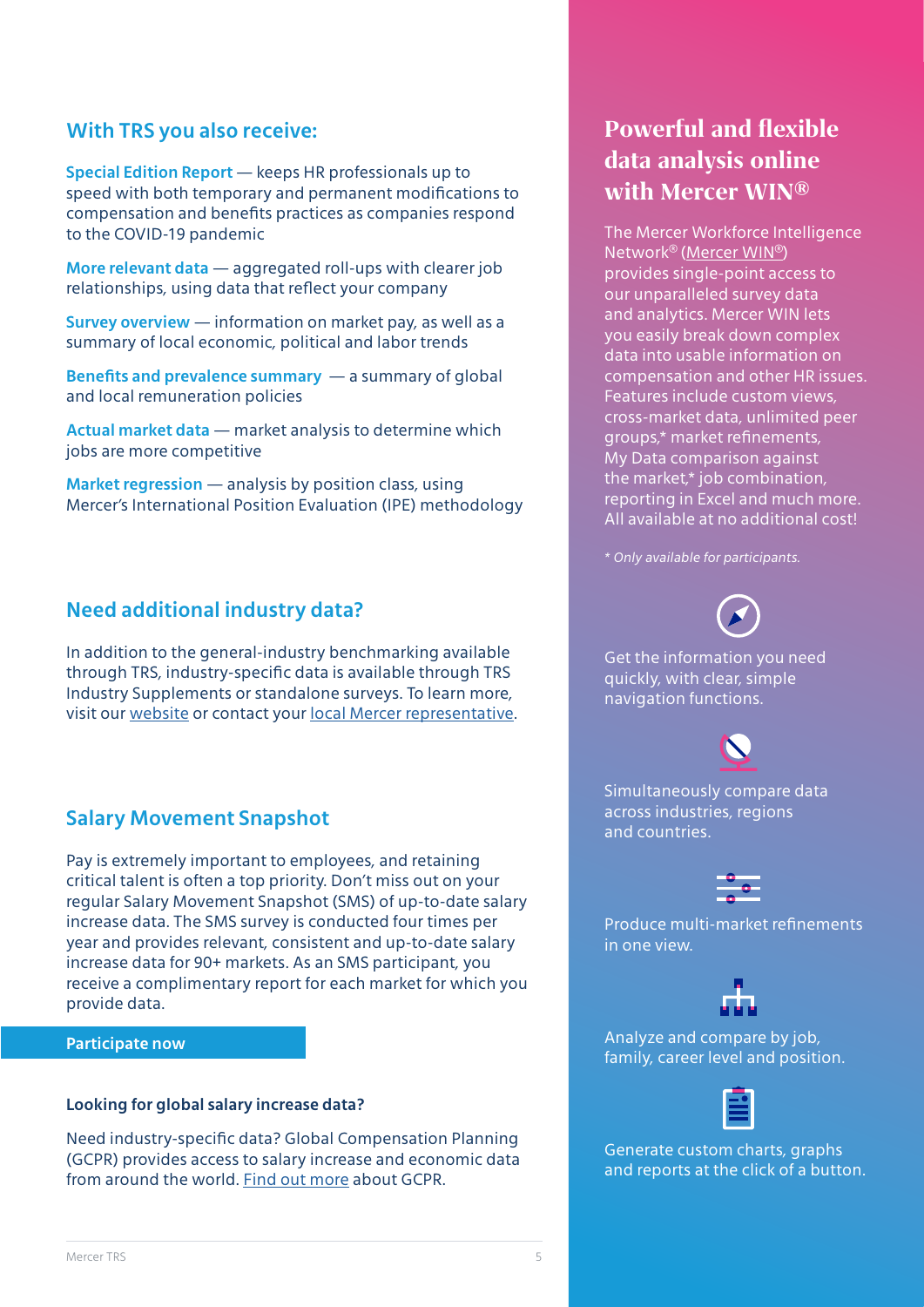## **Become a participant**

Leading organizations around the world choose Mercer as their source of consistent, reliable data on total remuneration. Join the survey and become one of them. Experience the award-winning, online data-submission application, [Mercer Data](https://www.imercer.com/uploads/common/HTML/LandingPages/mercer-data-connector/mercer-data-connector.html)  [Connector](https://www.imercer.com/uploads/common/HTML/LandingPages/mercer-data-connector/mercer-data-connector.html).\*

As a participant, you enjoy a 50% discount on the published prices. Contact your local [Mercer representative](https://www.imercer.com/content/TRScontacts.aspx) for details.

*\* In selected countries.* 

**Mercer Data Connector received**  *CIO's* **2019 Digital Edge 50 Award from IDG.**



#### **Membership program**

Enhance the value of your Mercer TRS with a membership program that includes:

- Preferential pricing, with multi-year, multicountry membership
- Personal and privileged communications with a dedicated relationship manager
- Dedicated account manager support and training

Choose access to the entire global database, or purchase a flexible package based on the countries you select. Make the most of your international benchmarking data with a Mercer membership program.

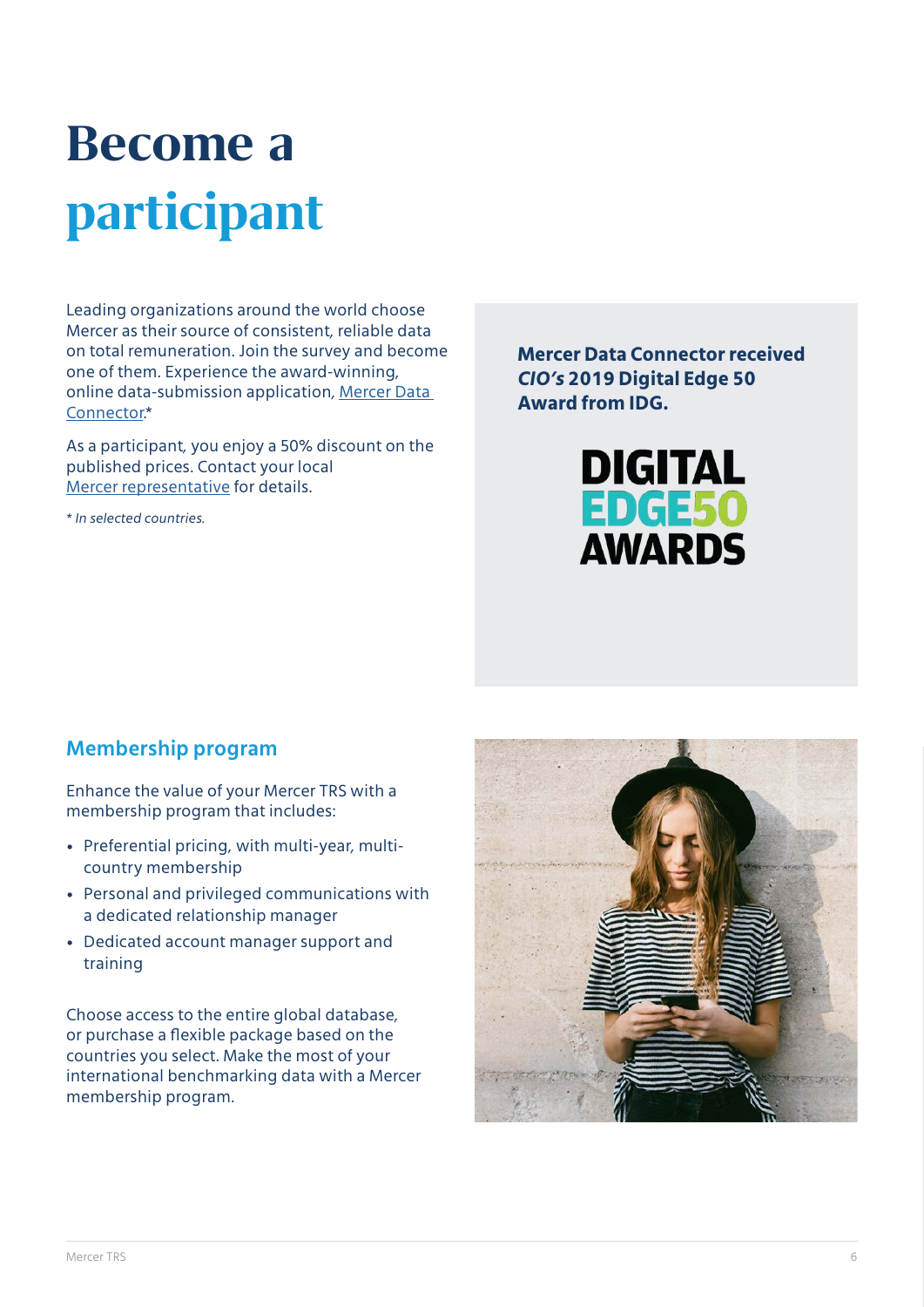## **Additional services — Consulting and custom analysis**

Get help comparing and benchmarking your compensation policy against the market — based on general industry, a specific industry or a peer group. Our tailored offerings can supplement your Total Remuneration Survey.

- Design consistent pay bands with our **Pay Band Tool**, using Mercer market data.
- Meet your strategic goals and improve employee satisfaction and productivity with **market pricings**.
- Use our **Remuneration Deviation Reports** to maximize your company's remuneration policies and practices.
- Request an **executive remuneration audit** for an objective review of your executive compensation packages.
- Get insight into your competitors' benefits and salary review policies with an industry-cut **Policy and Practice Report**.
- With our **customized/bespoke surveys**, capture pay and HR information from the companies or sectors you specify.

Visit our website for more information on our [consulting services](https://www.imercer.com/content/mercer-information-consulting-services.aspx).

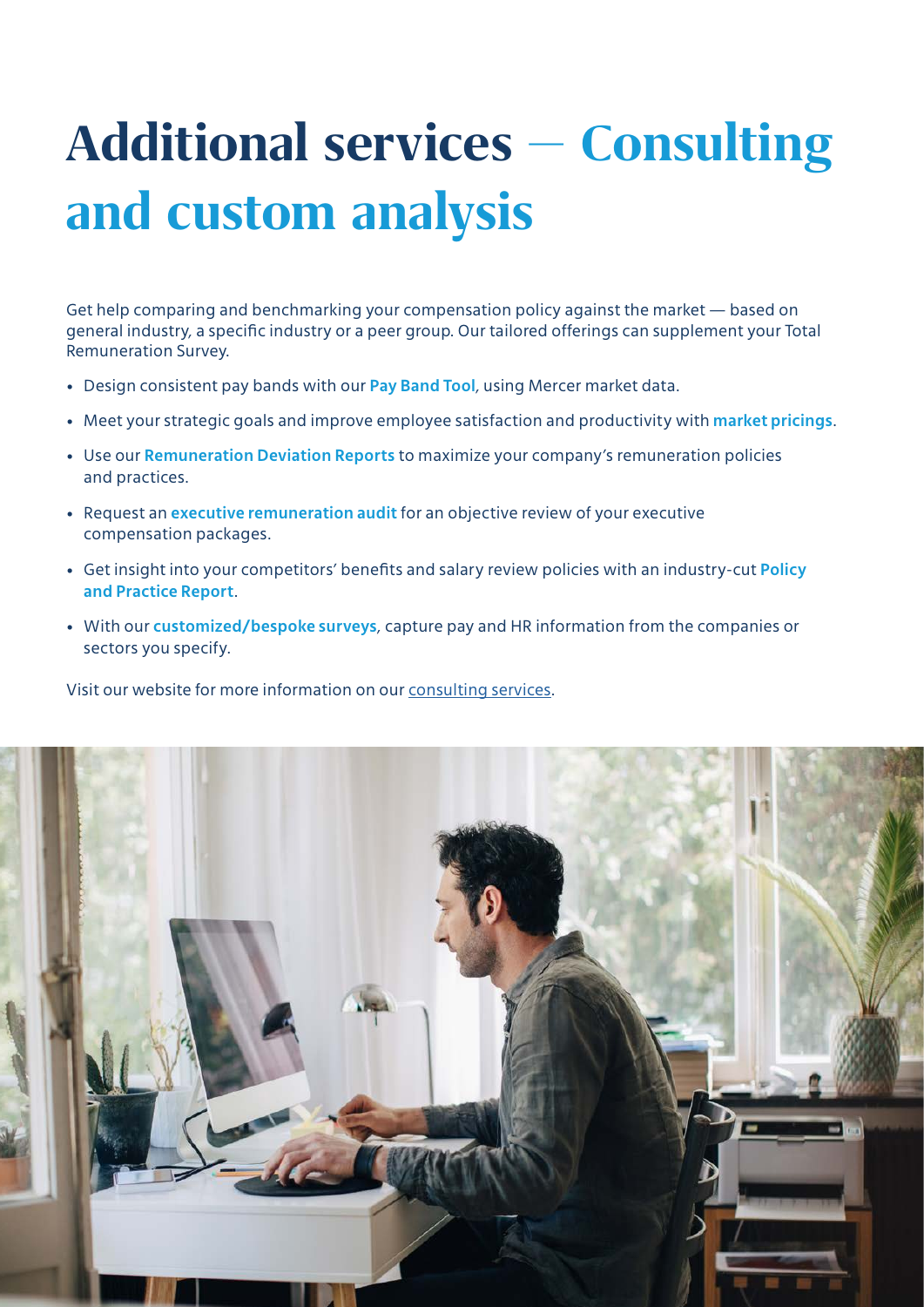## **About Mercer**

**Mercer provides insights, advice and technologydriven solutions to help build brighter futures for our clients, colleagues and communities. Together, we're redefining the world of work, reshaping retirement and investment outcomes, and unlocking real health and well-being. Mercer's more than 25,000 employees are based in 44 countries, and the firm operates in over 130 countries. Mercer is a business of Marsh & McLennan Companies (NYSE: MMC), the world's leading professional services firm in the areas of risk, strategy and people, with 76,000 colleagues and annualized revenue approaching \$17 billion. Through its market-leading businesses, including Marsh, Guy Carpenter and Oliver Wyman, Marsh & McLennan helps clients navigate an increasingly dynamic and complex environment.**